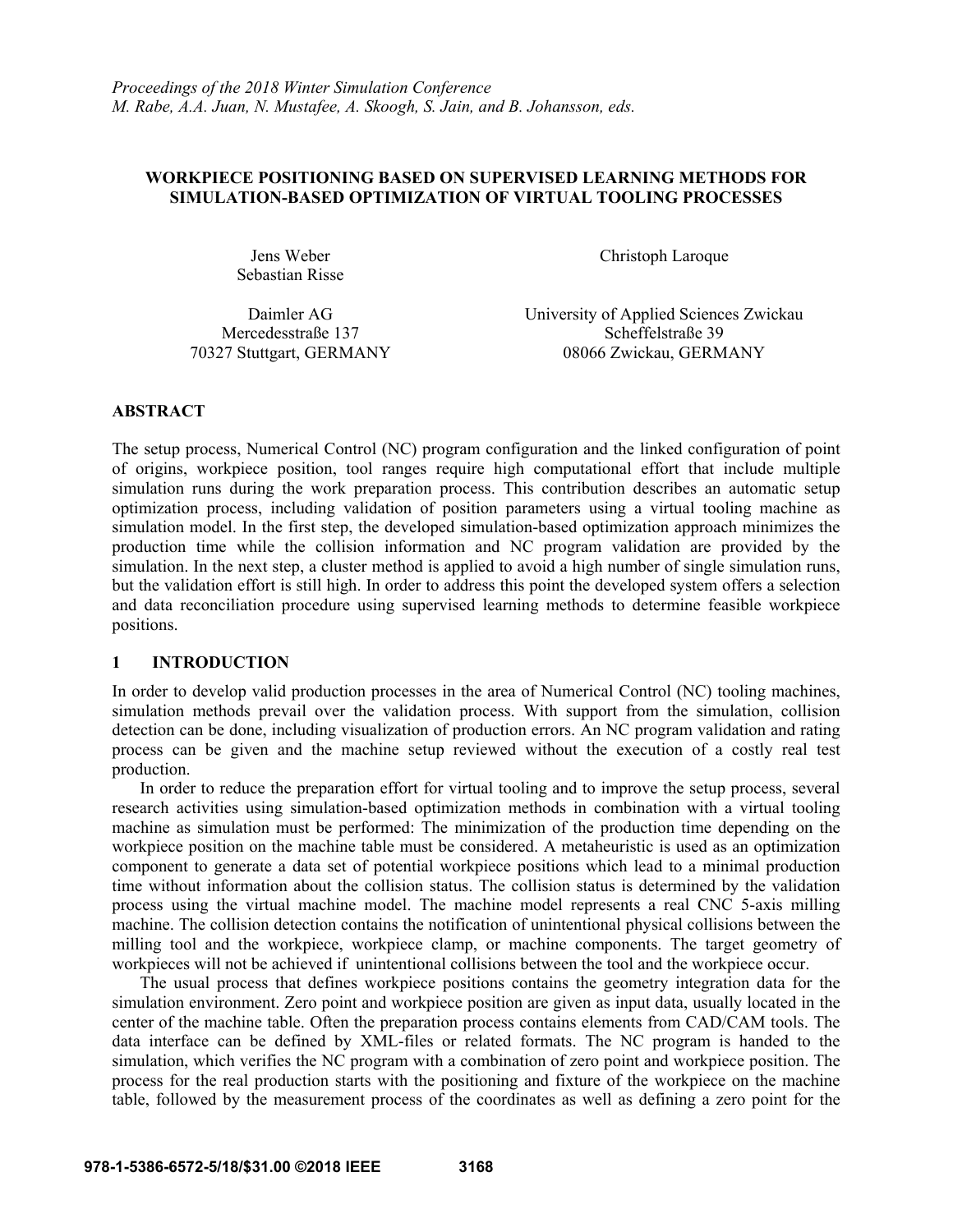control unit, so that the NC program is valid for the machine setup. The defined coordinates are based on the simulation input data and are generated from the verification of the manufacturing process. The simulation effort is very high if multiple position coordinates have to be validated. Thus, the setup position is usually set to the center of the machine table. This can result in disadvantageous impacts such as cumbersome tool paths, increased energy consumption, or unintentional collisions, which explain the research activities.

 The above-described procedure should lead to a feasible production process if the verification processes of the NC programs are planned via digital simulation solutions. However, for this propose, several sub-systems need to be committed to a service platform. The associated research project was *InVorMa (Intelligent work preparation based on virtual tooling machines)* as part of the leading edge cluster *it's OWL,* which is supported by the German Federal Ministry of Education and Research. The developed system generates an intelligent work preparation process for the users in- and outside of companies. The project results show feasible setup data including savings of simulation runs for the workpiece positioning approaches. However, depending on the order process in mass production, the approach includes recurring events of the setup validation process of machines which leads to new simulation runs for each position data set even when the data set is known. Further simulation runs occur when the linked order from the customer is shifted from the past. The results from initial research activities lead to a successful implementation of a workpiece positioning platform that offers coordinates that lead to a decreased production time and a collision-free production process. Depending on the complexity of the workpiece and the NC program, a high number of simulation runs may be necessary.

Our research goal arose from the idea to mitigate this effect by instead using supervised learning methods for the classification. The contribution shows a first proof of concept by using supervised learning methods to reach feasible position data, which saves recurring, time-intensive simulation runs.

 This paper starts with the introduction (Section 1) to explain the motivation and is followed by Section 2 containing the related work in the research area focused on workpiece positioning approaches as well as research results from the past. Section 3 presents the architecture and system description of the workpiece position system and the supervised learning approaches. Section 4 deals with the extensional concepts, experiments, and comparison of two supervised learning methods. Section 5 closes the contribution with a short conclusion and outlook.

# **2 RELATED WORK**

The upcoming sections show the related work done in the area of workpiece positioning. General research in the area of workpiece positioning is presented in Section 2.1. There is a focus on the research of NCbased workpiece positioning in Section 2.2.

### **2.1 Previous Research Activities in the Area of Workpiece Positioning**

Related research activities in the area of workpiece positioning based on virtual tooling contain the proof of concept as well as initial experiments to identify useful procedures. In approaches of the past, a setup optimizer was developed that determined the production time reduction using a metaheuristic as optimization component. The used metaheuristic is the particle swarm optimization algorithm (PSO) (see Kennedy and Eberhart 1995), which prepares position data (a comparison of several meta heuristics for the workpiece positioning domain is shown by Weber et al. 2014). The fitness component is an NC interpreter, which deals with the time information. Further steps of the setup optimization procedure use cluster-based position data selection in order to avoid a simulation overkill. Before implementing the metaheuristic, an analysis of several algorithms took place.

 In order to extend the PSO to handle asynchronous, semi-synchronous, and fully-synchronous optimization processes, it must be modified to deal with node failures and stochastic computer downtimes as well as the distribution of the optimization processes on distributed computer units (Reisch et al. 2015).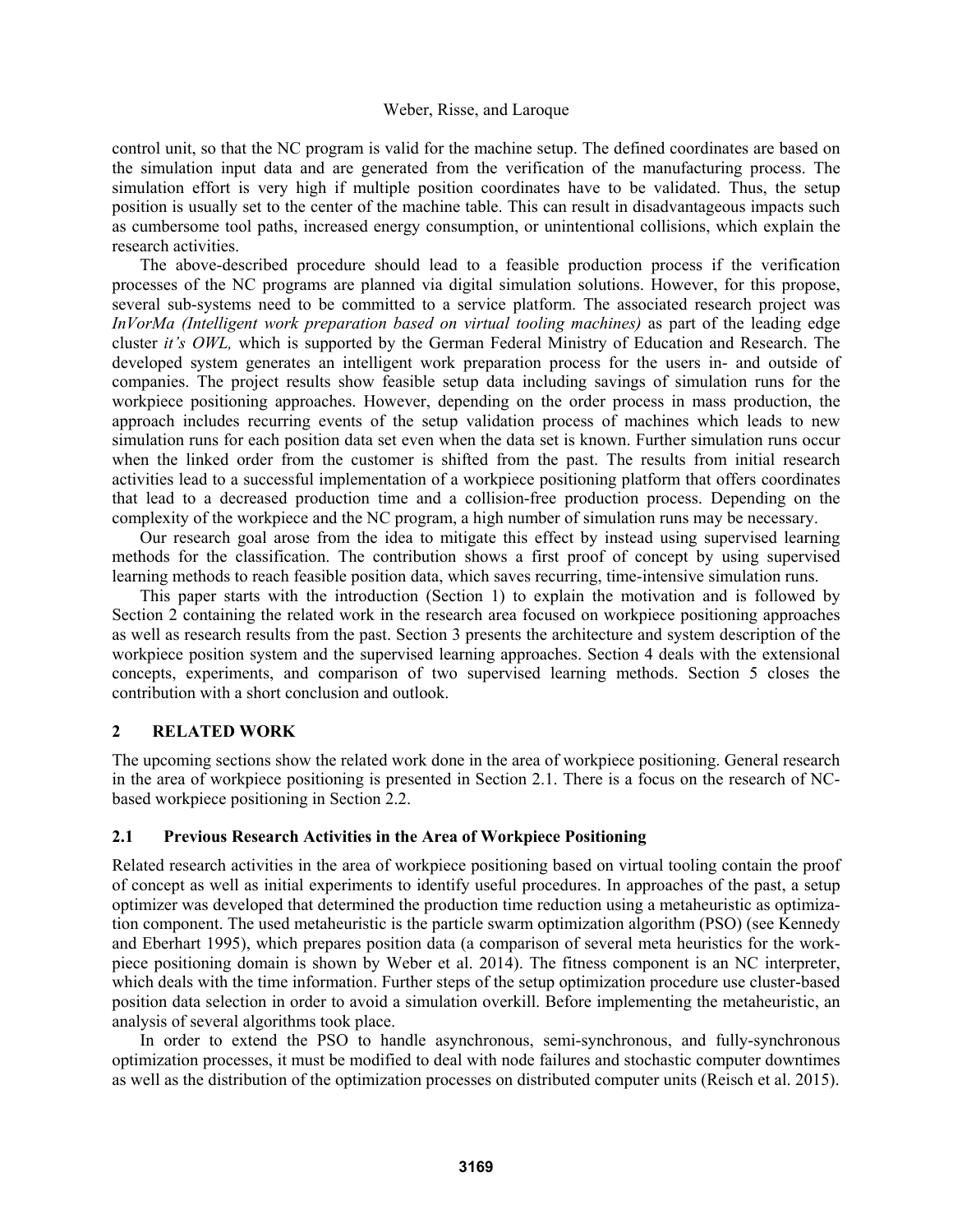Initial tests in order to combine the embedded PSO and the NC interpreter together with a position validation approach inside of the machine's working area are shown by Weber et al. (2015) and Weber (2015). This approach shows the implementation of a simulation-based optimization procedure for virtual tooling. It contains a substitute model for real virtual tooling simulation software. This is done because of the problematic enlargement of a single validation process.

 A potential solution to decrease the high number of simulation runs is addressed by Mueß et al. (2015). Laroque et al. (2016) deal with the development of a cluster-based PSO extension. After determining time-efficient workpiece positions, the quantities of solution candidates for the collision detection are still high. Thus, the cluster algorithm builds solution clusters and only the best solution candidate from each cluster is handed to the simulation model, thus saving simulation runs.

 A complete concept of an automatic workpiece positioning system is contained in Weber (2017). With support from a user interface, production orders are manageable in order to distribute workpiece position validation processes and NC program adjustments. The results show that the time reduction of substitute workpiece positions is caused by tool path savings. Workpiece orientation adjustments lead to determining valid positions which were invalid before (Weber 2017; Weber and Laroque 2017). Some results as part of the concepts are important for this contribution and further development and were resumed in Section 3.

### **2.2 Related Work in the Area of Workpiece Positioning in NC-based Manufacturing Processes**

Monitoring of manufacturing parameters such as accurate workpiece geometry when considering machine defects and workpiece setup are treated by Martin et al. (2011). The architectures of machine and tools are defined using a numerical model that draws from kinematic models. The study was done using a three-axis tooling machine.

 An approach for solving the fixture layout problem of manufacturing area, especially related to workpiece positions and periphery setup equipment, is shown by Li and Melkote (1999). In order to identify improved and optimal fixture positions for workpieces in the work area of a tooling machine, simulations as well as mathematical models are predetermined, which is apparent in the contribution of Kaya (2006). There, the application of genetic algorithms is demonstrated.

 An approach to reduce positioning and setup time for workpieces is treated by Chu et al. (1999). An analysis of the workpiece positioning is implemented by simulation tools. The workpiece is measured by a sensor and the data will be used to define and compare positions and orientations of the workpiece as CAD models. Toolpaths will be configured by Euclidian transformation for the provided positions and orientations. The result is positioning time reduction. A real implementation of workpiece positioning is not followed, rather a comparison of algorithms for the model-based workpiece positioning.

 An approach for analyzing workpiece positions based on localization error constraints for the workpiece is defined using homogenous coordinate transformation by Cao et al. (2008). Numerical constraints solutions are given by the Newton-Raphson method and Monte Carlo simulation (Cao et al. 2008). Additionally, a quadratic approximation is usable (Cao et al. 2008). For a determination of the machine work area with parallel kinematics, an algorithm considering boundary search methods is introduced, as well as an implementation of workpiece positioning via a mathematical model (Wang et al. 2001). The shown validation is executed by hardware especially using physical devices and robots.

 The contribution of Pessoles et al. (2013) underlines that workpiece positioning and orientation have a significant influence on the production time. The discussed method contains the goal to define the positions (translational movement) and orientations (rotational movement) of the workpiece depending on the tooling machine's kinematic situation, so that the tool paths during the production are minimized (Pessoles et al. 2013). To achieve that goal, the machine work area is discretized into a grid. The computing time depends on the definition of the grid size and granularity. Real tooling machines validate this method, so that no simulation methods are involved. A combination of positioning using both translational and rotational movements is not directly in the focus. The approach of Fallah and Arezoo (2013) is closely related to the idea of improving workpiece positioning and the simultaneous adjustment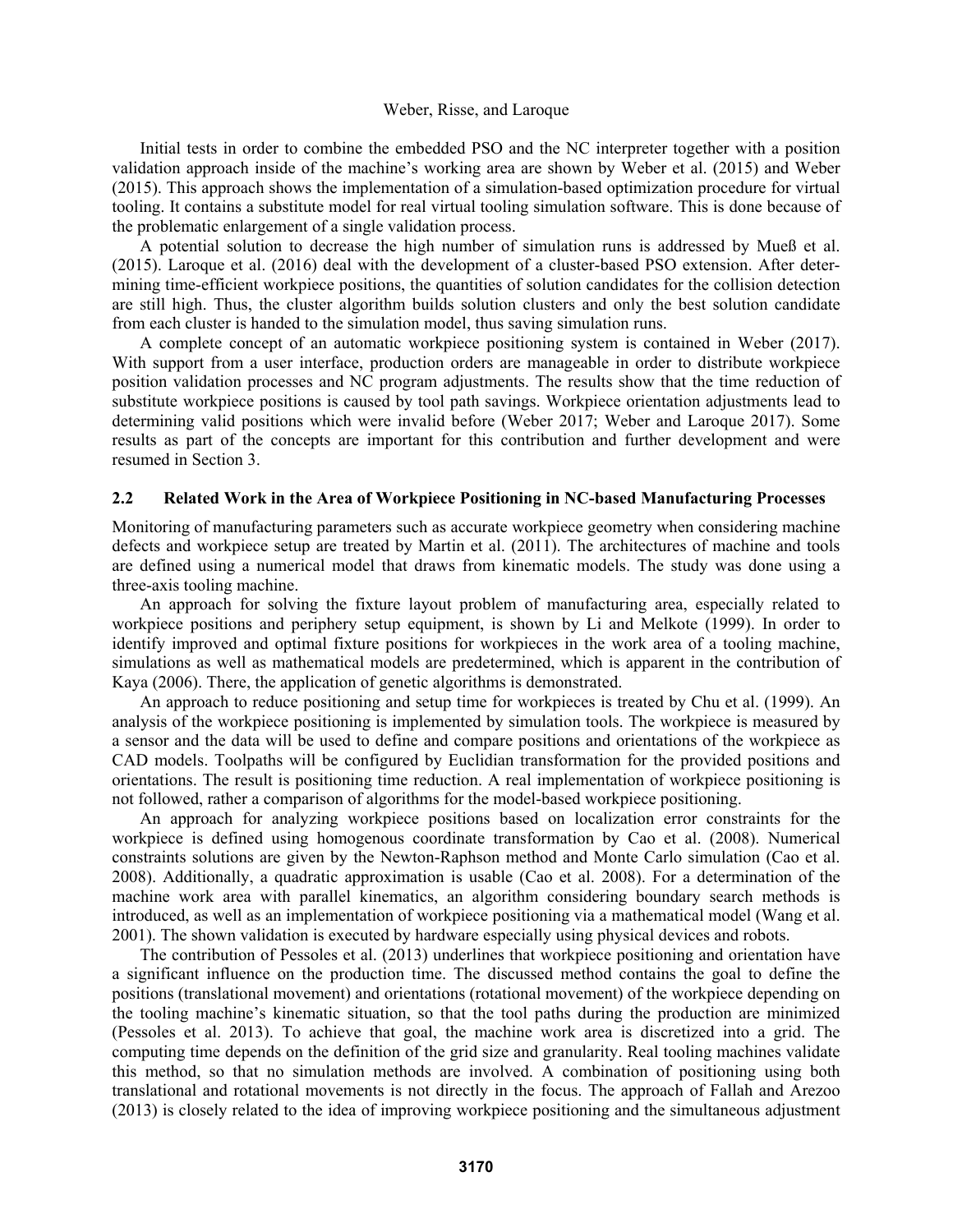of NC programs in order to handle reference point errors that occur by changing the workpiece positions and the configuration of related NC programs (Fallah and Arezoo 2013).

 The demonstrated range of contributions related to workpiece positioning shows no significant solution in order to implement an automatic workpiece position using multi-body simulation tools in the area of virtual tooling and NC program validation with the goal of minimizing the production time as a side effect. The findings of Weber (2017) come closer to decrease the simulation effort while having the shortcoming of requiring a high number of simulation runs. Nevertheless, the validation runs are handed to several simulation models and the usage of a cluster algorithm decreases the number of solution candidates significantly. In the following section an initial extensive approach is presented to address this deficit. The basic system concept is described in detail by Weber (2017), Weber (2016) and Laroque et al. (2016) in the context of the research project "*InVorMa*" (see acknowledgements).

# **3 ARCHITECTURE AND SYSTEM DESCRIPTION OF THE WORKPIECE POSITIONING**

The following sections deal with the architecture of the workpiece positioning service platform. In Section 3.1, the setup and internal logic of the simulation-based optimization approach are presented. A selection of results (see Weber 2017) of this approach are presented in Section 3.2. The approach is extended through the usage of supervised learning methods in Section 3.3.

# **3.1 Workpiece Positioning Using a Simulation-Based Optimization System**

The current system contains a simulation-based optimization approach that offers setup coordinates for the workpiece on the machine table of the tooling machine. The coordinates represent positions that lead to reduced production times. The processes of the workpiece positioning approach are shown in Figure 1, number (I). The input dataset is supplied by the user via the user interface. The order dataset is stored in a database that contains all order data, even from orders collected in the past. The pre-processing part calculates the coordinates without collision information and changes the NC program for further validation steps via the simulation model. The simulation model is designed as a numerical CAD-based and multibody-based model connected to a real control unit. The simulation systems contain the design for an existing tooling machine and the machine parts show relative movements between tools, tool magazine, workpiece, and peripheral system parts from a real tooling machine. The simulation is the core of the system, because it is required to identify collision information based on the given setup coordinates



Figure 1: Overview of the workpiece positioning system in the virtual tooling simulation environment.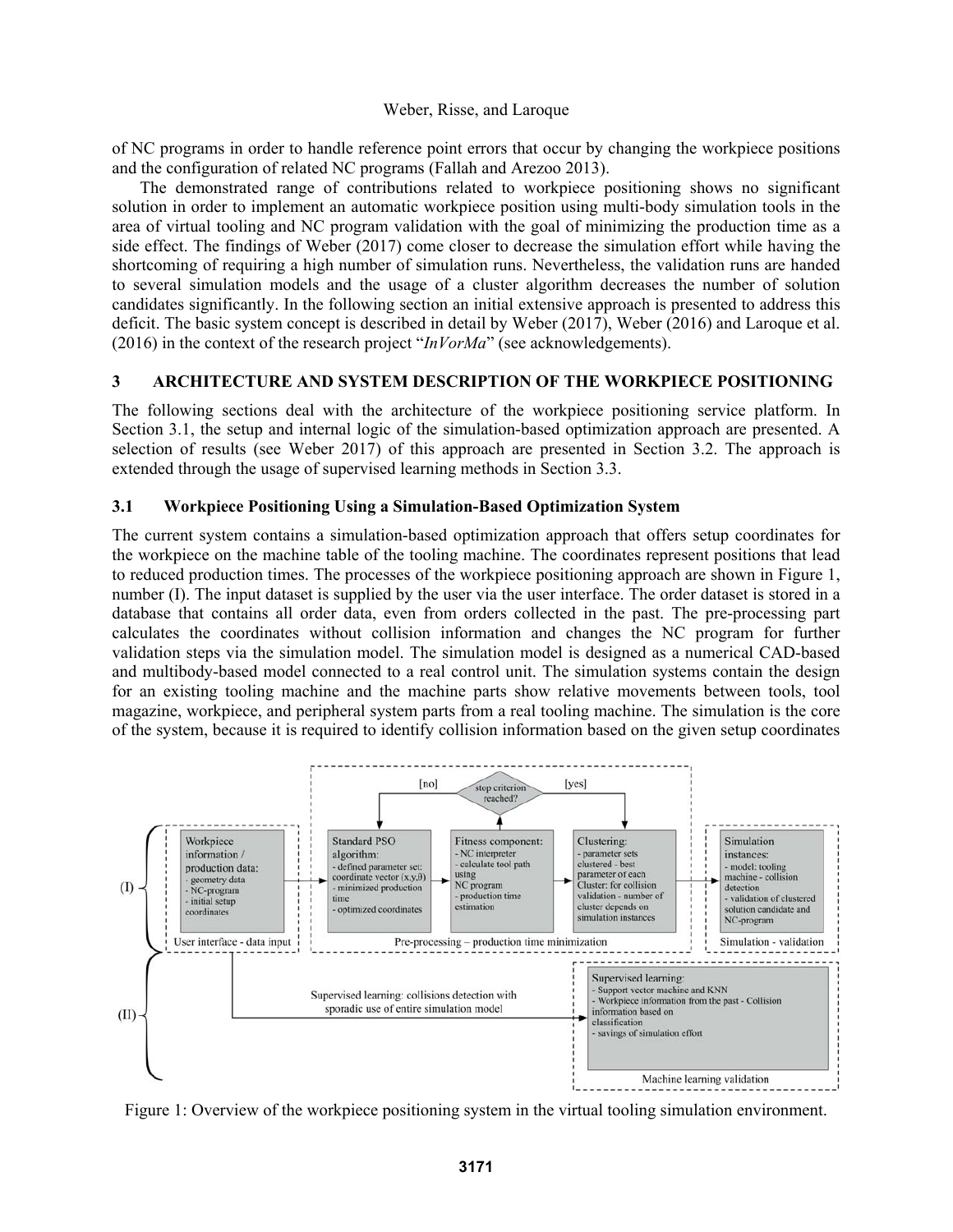of the workpiece and clamps. It is also important to check if the target geometry is reached using the current NC program.

In order to provide optimal setup parameters for the workpiece position in the working area of the tooling machine, the workpiece positioning contains a particle swarm optimization (PSO) algorithm, which is capable of executing optimization jobs. The PSO generates solution candidates as position vectors  $p_i^{x,y,\theta} = (x_i, y_i, \theta_i)^T$  that represent position coordinates for the workpiece on the machine table. Here, x and y represent translational movements on the machine table and θ represents the orientation angle of the workpiece around the z-axis of the Cartesian coordinate system. The PSO algorithm is linked with the NC interpreter as a fitness component to identify the best position coordinates in terms of minimized production times. The NC interpreter contains the function *nc* for mapping 3D-coordinates to a scalar including machine geometry and NC commands:  $nc: M \times \mathbb{R}^D \to \mathbb{R}$ , M represents the machine geometry and  $\mathbb{R}^D$  the position vector  $p_i^{x,y,\theta}$ .

 The NC interpreter observes no geometry information for tool or workpiece. Therefore, unintentional collisions between workpiece, clamps, or tools are ignored. The best solution candidates from the simulation-based optimization process are further processed by the K-means cluster algorithm, thus decreasing the number of potential validation candidates for the simulation model. Without the cluster procedure, large computations and sequenced simulation runs for each solution candidate would be required to determine collision-free solutions. The number of clusters depends on the available number of simulation instances. Each simulation instance provides collision information as a function *f* and the best representatives of the clusters can be validated in parallel by:  $f_{instance, t}$ :  $\mathbb{R}_i^D \to \mathbb{R} \times \{0, 1\}$ . The valid parameters are then returned and stored in the database for future production processes.

 An overview about the architecture of the simulation model embedded in the software framework is given in Figure 2, which is installed as standard software. The data interface contains the content of the NC program as well as geometry and technical data for tools, clamps, workpieces, and tool magazine. The simulation management defines simulation sessions and manages the data set to organize a production scenario. The tooling machine model contains 3D data for the machine and production-relevant peripherals. The simulation core contains the kinematic model and the computational units for material removal and collision detection. The external interface provides the connection to the workpiece



Figure 2: Content and structure of the simulation model of the tooling machine and NC processing.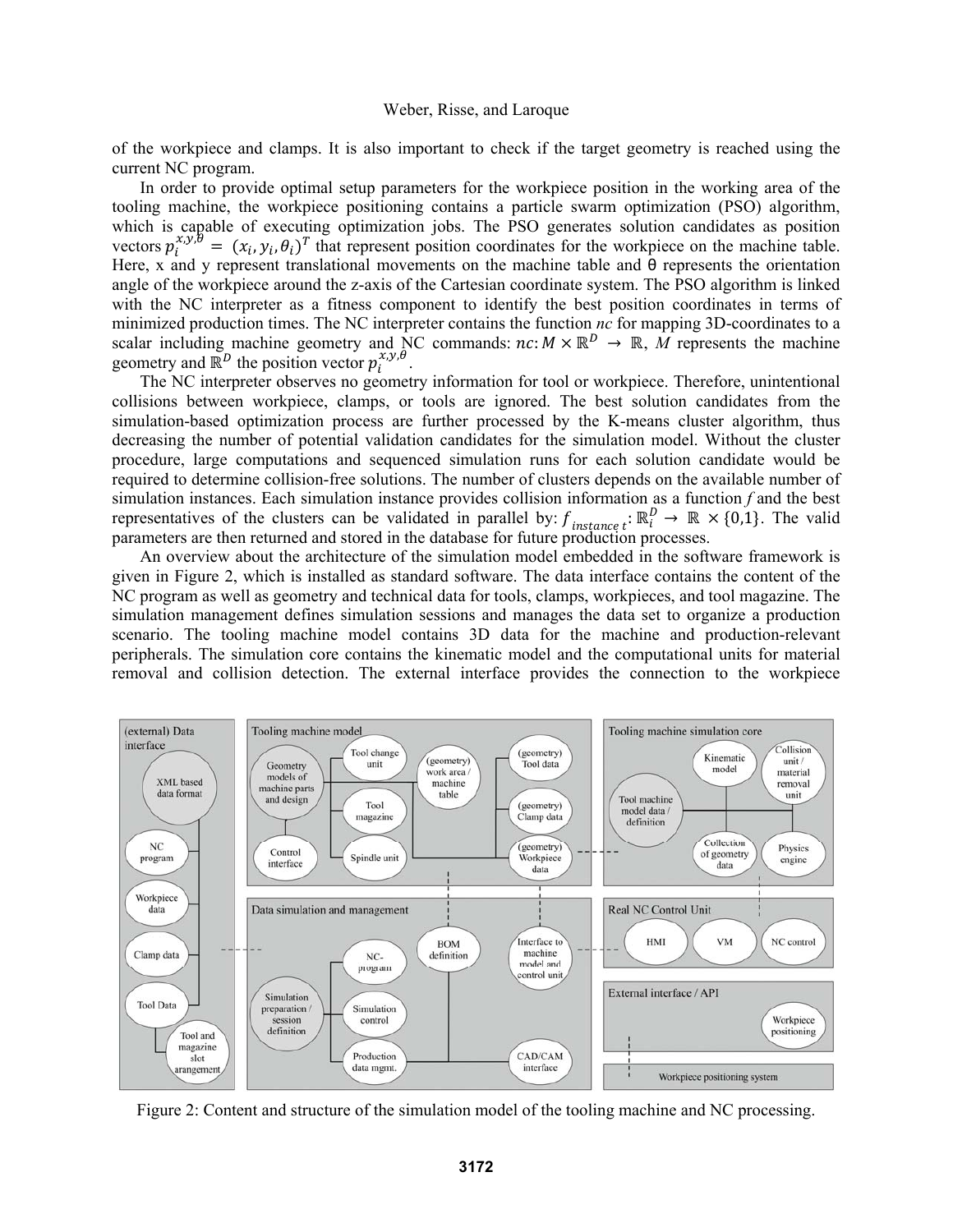positioning system considered in this contribution.

 The test workpiece and a visualization of the simulation model are shown in Figure 3. The workpiece raw geometry is shown on the left side and the target geometry in the middle. The tooling machine model is a 5-axis tooling machine and processes milling and drilling technology. The software is developed by the company named "DMG Mori AG" (Germany).



Figure 3: Workpiece model with raw (left) and target geometry (middle) and virtual tooling simulation model of a CNC-machine (right).

 The test workpiece and a visualization of the simulation model are shown in Figure 3. The workpiece raw geometry is shown on the left side and the target geometry in the middle. The tooling machine model is a 5-axis tooling machine and processes milling and drilling technology. The software is developed by the company named "DMG Mori AG" (Germany).

### **3.2 Results for Workpiece Positioning Based on Simulation-Based Optimization without Supervised Learning**

A portion of the results for workpiece positioning, which contains minimized production time and collision status, is presented in Figure 4. The initial setup position for the workpiece is defined as  $x = 0$ mm, y = 0 mm, z = 0 mm and  $\theta = 0^{\circ}$ , which is in the center of the machine table. The tool change position is defined as  $x = 228.98$  mm,  $y = 0.00$  mm,  $z = 0.00$  mm and is given by the simulation model. The initial production time is 453.20 s. The average production time saving for the valid coordinates is 1.97 s. The diagram in Figure 4 shows the valid and invalid setup coordinates as top view of the machine table coordinates x and y. Due to the minimization of the production time, it can be assumed that the tool path during the manufacturing process has significant influence of the total production time for the test workpiece, especially for tool change processes. This is recognizable through the convergence of the position in the area of the tool change position, because the closer the position to this point the lower is the total production time and the shorter is the tool path during tool changes become. The coordinate z and angle  $\theta$  are ignored in the diagram. Invalid positions are mostly to the right of the tool change position. In the machine table, which is behind the tool change area (right), the machine spindle and tool change devices (see Figure 2) come close to the production area where the workpiece and clamps are fixed. Unintentional collision occurs.

# **3.3 Further Development of the Workpiece Positioning as Embedded Solution for the Simulation-Based Optimization System Using Supervised Learning Methods**

The extension of the workpiece positioning approach is implied in Figure 1, number (II) and contains an additional supervised learning method such as Support Vector Machines (SVM) or the k-nearest neighbors classifier (KNN). The information for workpiece geometry and setup coordinates are given from past orders and are the same as the general workpiece positioning (I) (see Figure 1). The approach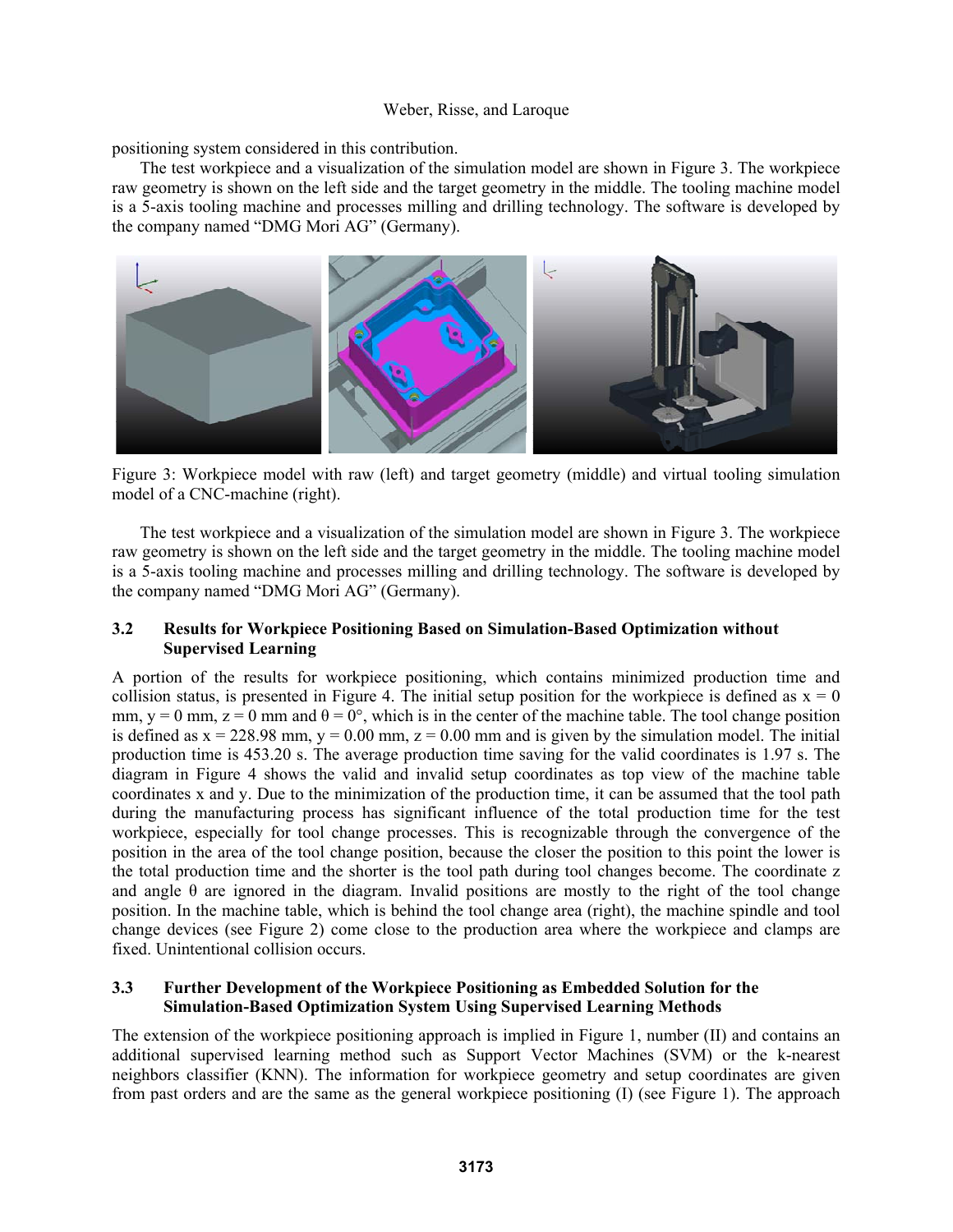(I) determines simulation run savings due to clustering the pre-processing of the input vectors (more detailed results are presented by Weber 2017). There is remaining potential for decreasing the number of simulation runs to validate the positions. This leads to the idea of extending the approach using machine learning methods, since the validity of several workpiece positions regarding x, y, and θ is already known. Thus, one can use supervised learning procedures to classify new workpiece positions regarding their validity. The evaluated machine learning methods in this approach are SVM and KNN. The mathematical formulation of the SVM (Cortes and Vapnik 1995) is shown below. The training data set is defined as containing vectors of the form  $v_i \in \mathbb{R}^d$ ,  $i = 1, ..., n$  with a binary classification in  $y \in \{1, -1\}^n$  solving the following problem:

s.t. 
$$
\min_{w,b,\zeta} \frac{1}{2} w^T w + C \sum_{i=1}^n \zeta_i
$$
  
\ns.t. 
$$
y_i (w^T \phi(v_i) + b) \ge 1 - \zeta_i,
$$

$$
\zeta_i \ge 0, i = 1, ..., n.
$$

Its dual formulation is

$$
\min_{\alpha} \frac{1}{2} \alpha^T Q \alpha + e^T \alpha
$$
  
s.t. 
$$
y^T \alpha = 0,
$$
  

$$
0 \le \alpha_i \le C, i = 1, ..., n.
$$

where  $e = \vec{1}, C > 0$  is the upper bound, Q is a  $n \times n$  positive semidefinite matrix.  $Q_{ij} \equiv y_i y_j K(v_i, v_j)$ with  $K(v_i, v_j) = \phi(v_i)^T \phi(v_j)$  being the – in this case – linear kernel function. The SVM uses the following decision function:  $sgn(\sum_{i=1}^{n} y_i \alpha_i K(x_i, x) + p)$ .



Figure 4: Segment of results using the workpiece positioning approach (I).

 The algorithm for the KNN-classifier (Altmann 1992) uses majority voting to determine the value of each questioned vector  $v_i \in \mathbb{R}^d$ ,  $i = 1, ..., n$ . The majority is determined through the value of the closest *k*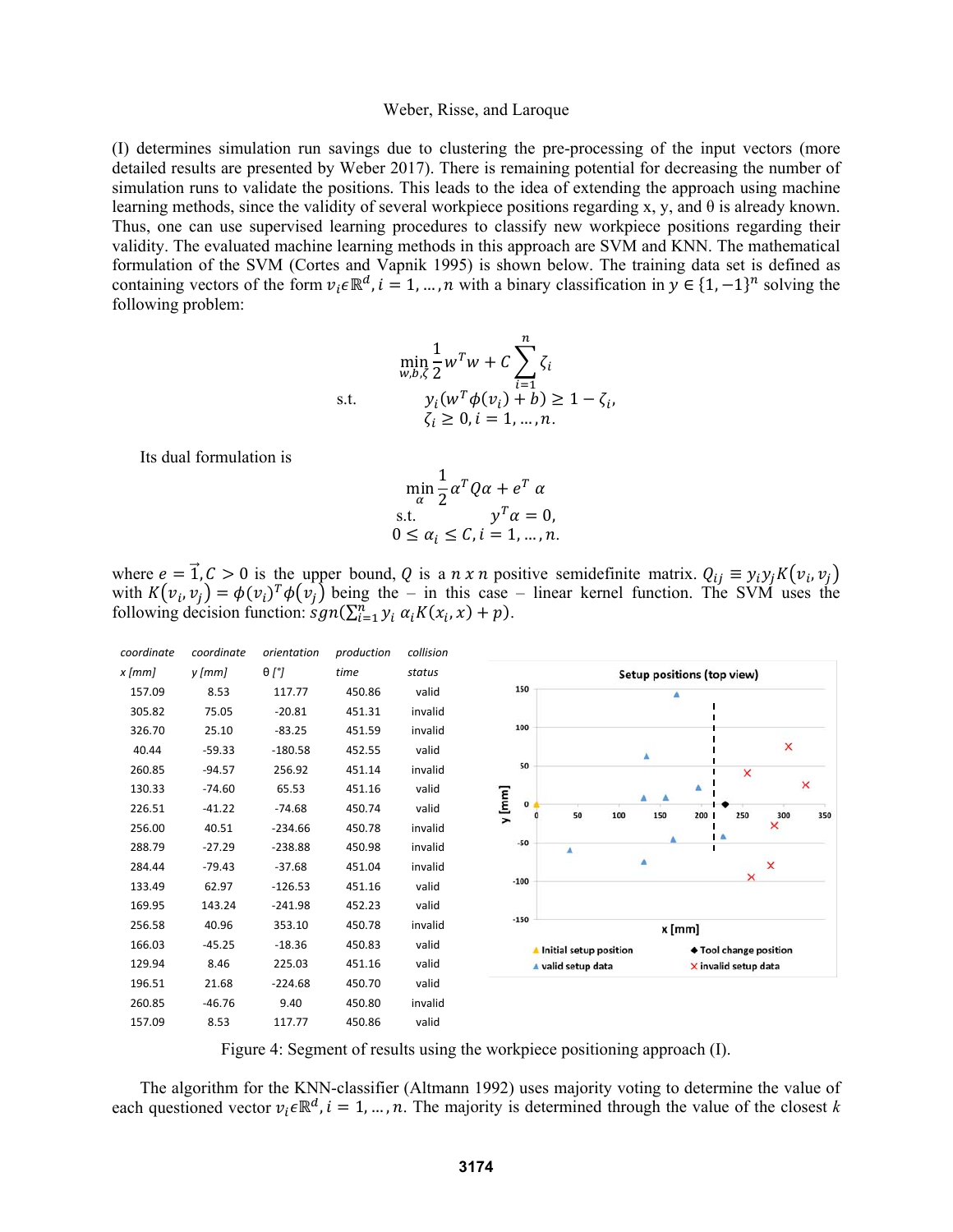neighbours from the questioned vector  $v_i$ . The *k* closest vectors out of  $v_i \in \mathbb{R}^d$ ,  $i = 1, ..., n$  are determined through the Euclidean distance  $\left|\left|v_i - v_j\right|\right|$  between the *k* questioned vectors  $v_i$  and the vector  $v_i$ . The *k* closest vectors vote with their respective truth value. All *k* vectors' votes are treated equally due to the usage of uniform weights. The vector  $v_i$  is assigned to the majority of the votes.

### **4 EXPERIMENTS AND RESULTS**

The following sections deal with the setup and data basis for the experiments as well as the explanation and presentation of the results. In Section 4.1, the parametrization of the supervised learning methods and the input dataset for the classifiers is shown. The performance of the supervised learning methods on the input data set is shown in Section 4.2.

### **4.1 Experiments Using the Further Development of Supervised Learning**

The applied dataset contains vectors created from the earlier-mentioned workpiece positioning. Each vector  $v_i \in (x_i, y_i, \theta_i)$  contains three features and is assigned a binary truth value. The features of the vector are the x-coordinate, y-coordinate, and the orientation θ, which is equated to the position vector  $p_i^{x,y,\theta}$ . The vectors are binary-classified through their validity regarding collision. The SVM uses the dataset to train a binary classifier, which uses a linear function as its kernel. The KNN classifier creates a kd-tree using the Euclidean distance between all vectors of the training data set. It uses the truth value of the  $k = 5$  nearest neighbors to determine the classification. An odd number of voters is used to avoid ties. The dataset is split 80:20 into training and test data to validate the learned classifiers.



Figure 5: Workpiece positions of the training data set (A) and raw validation data set after simulation (B).

The resulting datasets are visualized regarding their x coordinate, y coordinate, and validity in Figure 5, where Figure 5 (A) is the test data set and Figure 5 (B) is the validation data set. The angle  $\theta$  is ignored in the plot.

# **4.2 Experimental Results**

The results of the experiments (Figure 6) show that both classifiers cannot cope with the transition between valid and invalid data points for vectors containing  $x \sim 228$  and  $y \in [-200, 200]$  (in mm). Table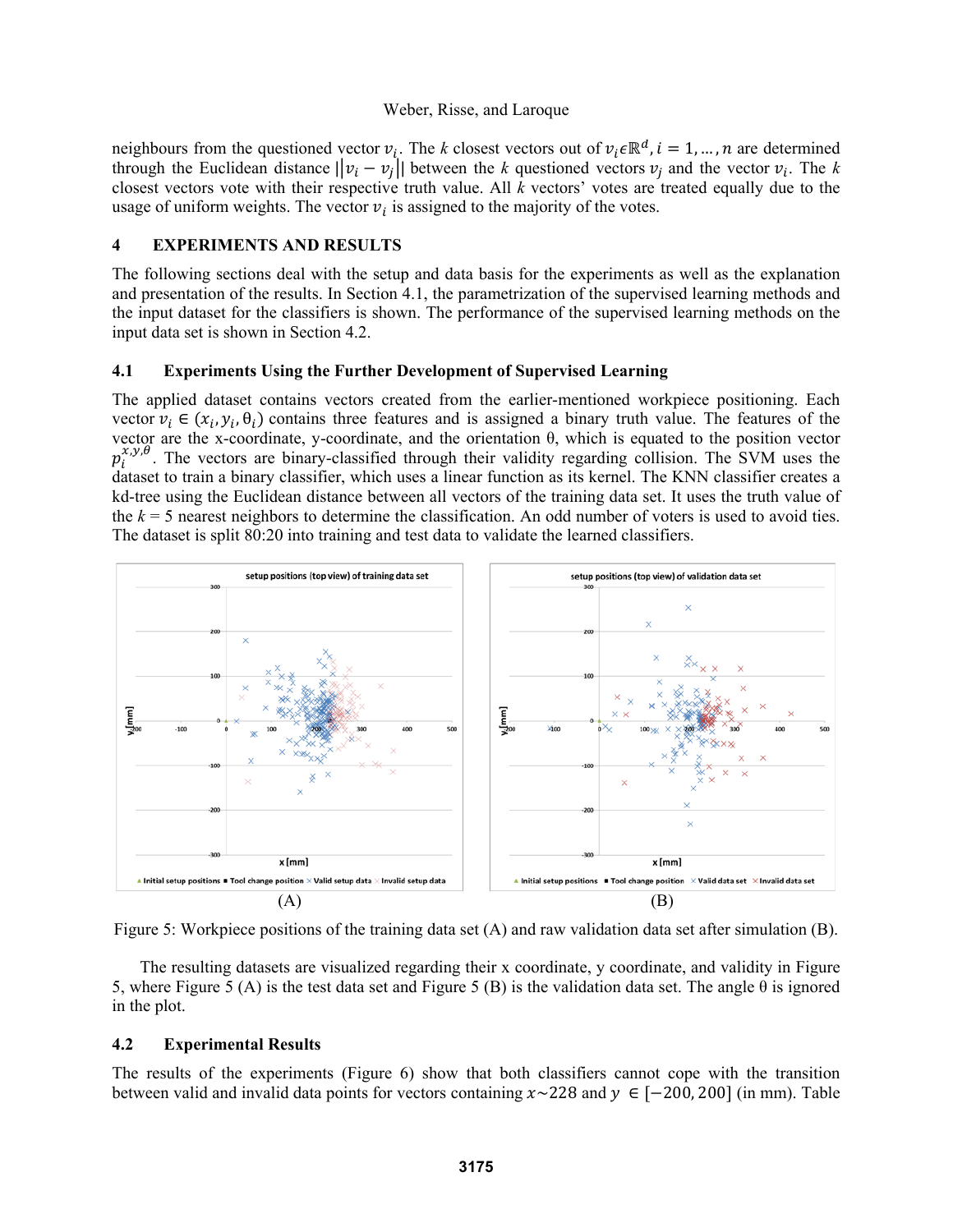1 contains the confusion matrix of the simulation results and the positioning results generated by the supervised learning methods SVM and KNN. During our experiments, we tried different parametrizations of the SVM and KNN and found a SVM with a linear kernel to work best, as well as setting the neighborhood size of the KNN to  $k = 5$ .

|                |        | Simulation result |         |                |        | Simulation result |         |
|----------------|--------|-------------------|---------|----------------|--------|-------------------|---------|
| $n=208$        |        | Valid             | Invalid | $n=208$        |        | Valid             | Invalid |
| <b>SVM</b>     | Accept | 20                |         | KNN            | Accept |                   |         |
| classification | Reject |                   |         | classification | Reject |                   | 49      |

Table 1: Confusion matrix of the simulation results and SVM / KNN classification.

 In contrast to the KNN classifier, the SVM performs slightly better in regards to identifying invalid points (see Table 1). The SVM and KNN classifier have an average classification error of 14.90% and 20.19% respectively. Using the SVM creates a 26.19% lower classification error based on the training error of the KNN classifier. The results also show that it is not as hard to determine valid and invalid points, since the classification error for valid points is only 10.90%, while the classification error for invalid points is as high as 29.33%. The classified validation data from the SVM (Figure  $6$  (C)) and KNN (Figure 6 (D)) regarding their x, y coordinates and validity are shown in Figure 6.



Figure 6: Workpiece positions of the validation data set of SVM (C) and KNN (D) approach (II).

# **5 CONCLUSION AND OUTLOOK**

The proposed method to determine validity for workpiece positioning vectors via supervised learning algorithms is a novel approach in the field. The proposed methods provide huge success in terms of total runtime reduction in comparison with the simulation-based optimization approach. The overall runtime is critical for real-world application, where validity must to be determined quickly in order to meet production deadlines.

In contrast to the huge benefit of runtime reduction, the solution quality when classifying the validity via supervised learning methods is currently reduced by a relatively large amount. The solution quality is another major factor for real-world application since falsely classified data might cause problems during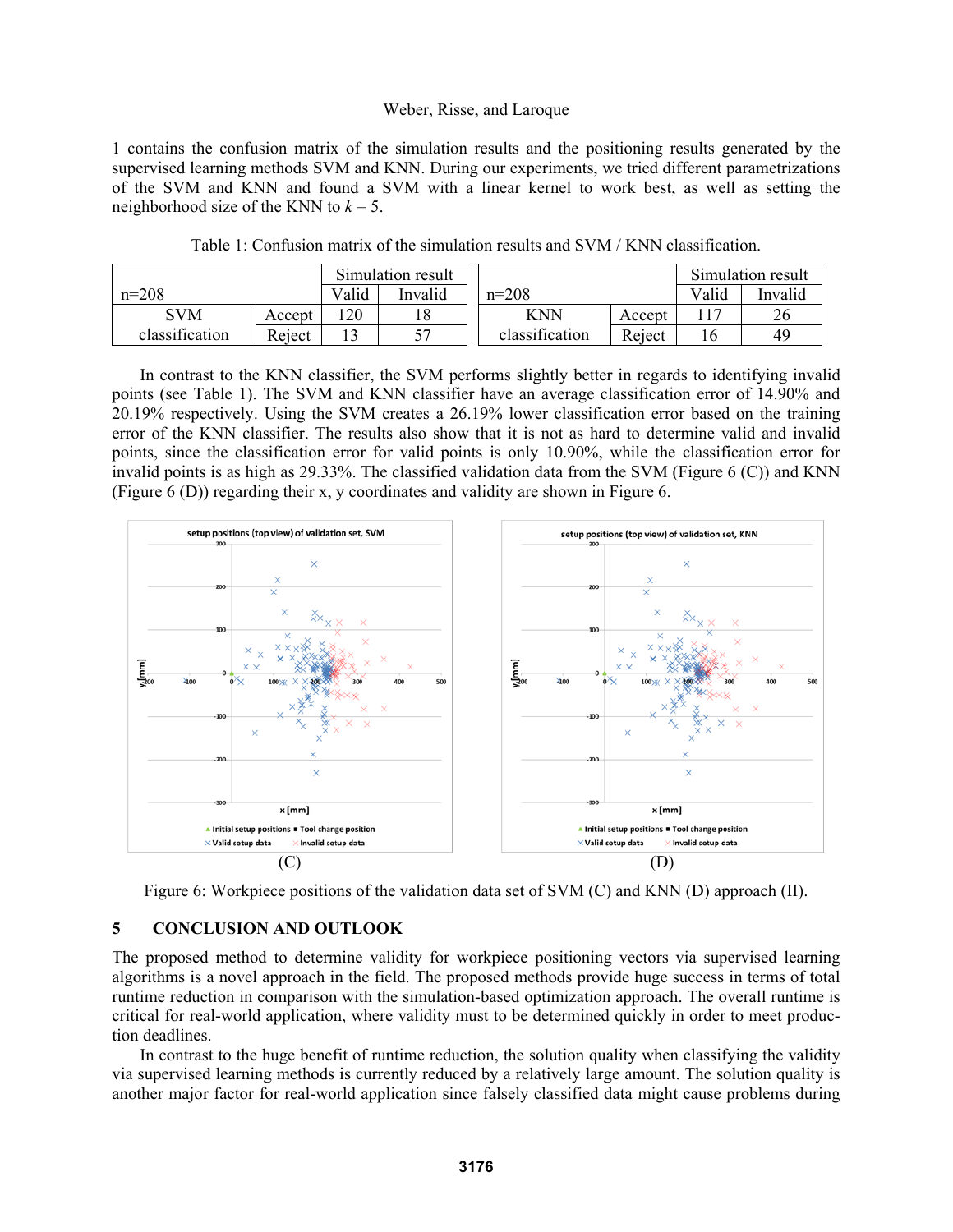production. A reduction of runtime, while maintaining the same solution quality as the simulation-based optimization offers, is desirable in order to meet real-world expectations.

Since the proposed methods are still very basic and only provide a first proof of concept, there is still room for improvement. The supervised learning methods should be adapted to achieve the goal of both rapid and accurate validation. Future work might include the consideration of domain-specific problems during the classification process.

One domain-specific problem that we identified during our experiments is the classification of data points in the proximity of the earlier-mentioned tool change point. The tool change point is considered separately in the simulation-based optimization approach to correctly classify the validity of data points in its proximity. This allows the simulation-based approach for achieving a high solution quality.

The decision-support process of the simulation-based optimization for data points in the proximity of the tool change point should be integrated into the classification process. This might allow the method to maintain an equal amount of solution quality for the critical points, while still classifying the remaining points quickly.

### **ACKNOWLEDGEMENTS**

This work is linked to the research results based on the research project *InVorMa* (2012 – 2016) which was supported by the German Federal Ministry of Education and Research as part of *"Spitzencluster it's OWL"*. This contribution contains necessary further developments of the workpiece setup processes in simulation environments and was created by a former member of the research group Business Computing, especially Computer Integrated Manufacturing (CIM) under Prof. Dr.-Ing. habil. Dangelmaier of the Heinz Nixdorf Institute in Paderborn Germany, and the research group of Business Computing of the University of Applied Sciences Zwickau Germany under Prof. Dr. Christoph Laroque. The virtual tooling machine used for the implementation was provided by DMG Mori Seiki AG, Germany and the NC interpreter was provided by Dr. rer. nat. Benjamin Jurke.

### **REFERENCES**

- Altman, N. S. 1992. "An Introduction to Kernel and Nearest-Neighbor Nonparametric Regression". *The American Statistician* 46(3):175-185.
- Cao, J., X. Lai, W. Cai, S. Jin, and Z. Lin. 2008. "Workpiece Positioning Analyses. The Exact Solutions and a Quadratic Variation Approximation Using the Method of Moments". *Journal of Manufacturing Science and Engineering* 130(6)114–122.
- Chu, Y. X., J. B. Gou, and Z. X. Li. 1999. "Workpiece Localization Algorithms. Performance Evaluation and Reliability Analysis". *Journal of Manufacturing Systems* 18(2):113–126.
- Cortes, C., and V. Vapnik. 1995. "Support-vector Networks". *Machine Learning* 20(3):273–297.
- de Francisco-Ortiz, O., H. T. Sánchez-Reinoso, and M. Estrems-Amestoy. 2015. "Development of a Robust and Accurate Positioning System in Micromachining Based on CAMERA and LCD Screen". *Procedia Engineering* 132:895–902.
- Fallah, M., and B. Arezoo. 2013. "Modelling and Compensation of Datum Errors in Five-axis Machining". In *Proceedings of the Institution of Mechanical Engineers, Part B. Journal of Engineering Manufacture* 227(1):21–31.
- Kaya, N. 2006. "Machining Fixture Locating and Clamping Position Optimization Using Genetic Algorithms". *Computers in Industry* 57:112–120.
- Kennedy, J., and R. Eberhart. 1995. "Particle Swarm Optimization". In *Proceedings of the 4th International Conference on Neural Networks* 4, 1942–1948. Piscataway, New Jersey, USA: IEEE.
- Laroque, C., J. Weber, R.-E. Reisch, and C. Schröder. 2016. "Ein Verfahren zur simulationsgestützten Optimierung von Einrichtungsparametern an Werkzeugmaschinen in Cloud-Umgebungen". In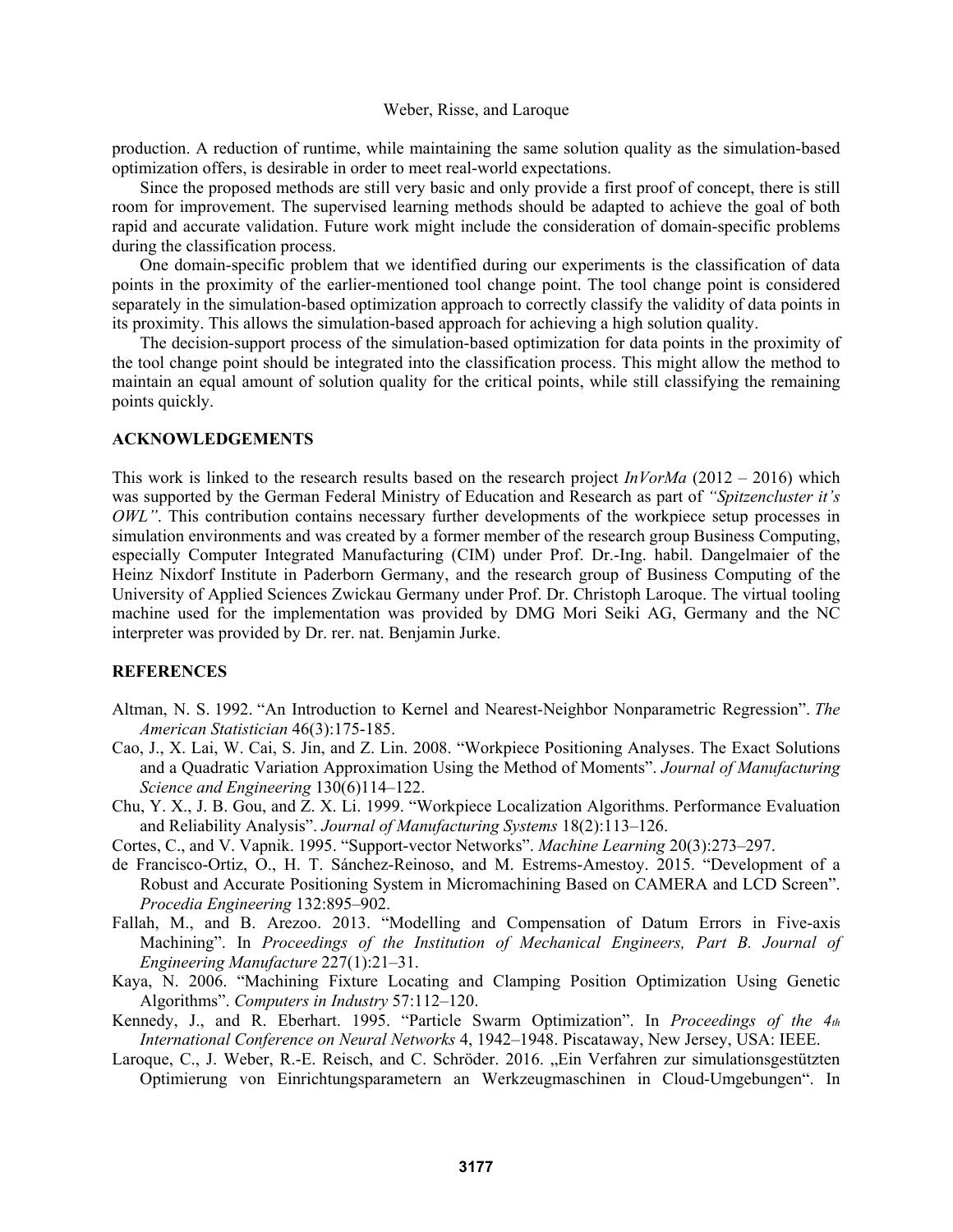*Proceedings of the Multikonferenz Wirtschaftsinformatik (MKWI)*, edited by V. Nissen et al., 1761– 1772. Ilmenau, Germany: Universitätsverlag Ilmenau.

- Li, B., and S. N. Melkote. 1999. "Improved Workpiece Location Accuracy Through Fixture Layout Optimization". *International Journal of Machine Tools & Manufacture* 39:871–883.
- Martin, P., J.-Y. Dantan, and A. D'Acunto. 2011. "Virtual Manufacturing: Prediction of Workpiece Geometric Quality by Considering Machine and Set-up Accuracy". *International Journal of Computer Integrated Manufacturing* 24(7):610–626.
- Mueß, A., J. Weber, R.-E. Reisch, and B. Jurke. 2015. "Implementation and Comparison of Cluster-Based PSO Extensions in Hybrid Settings with Efficient Approximation". In *Machine Learning for Cyber Physical Systems – Selected Papers from the international Conference ML4CPS 2015 – Technologien für die intelligente Automation*, edited by O. Niggemann and J. Beyerer, 87–93. Berlin, Heidelberg: Springer Vieweg.
- Pessoles, X., Y. Landon, S. Segonds, and W. Rubio. 2013. "Optimisation of Workpiece Setup for Continuous Five-axis Milling – Application to a Five-axis BC Type Machining Centre". *The International Journal of Advanced Manufacturing Technology* 65(1-4):67–79.
- Rehage, G., and J. Gausemeier. 2015. "Ontology-based Determination of Alternative CNC Machines for a Flexible Resource Allocation". *Procedia CIRP* 31:47–52.
- Rehage, G., F. Isenberg, R.-E. Reisch, J. Weber, B. Jurke, and P. Pruschek. 2016. "Intelligente Arbeitsvorbereitung in der Cloud". *wt Werkstatttechnik online* 1/2:077–082.
- Reisch, R.-E., J. Weber, C. Laroque, and C. Schröder. 2015. "Asynchronous Optimization Techniques For Distributed Computing Applications". In *Proceedings of the 2015 Spring Simulation Multi Conference, 48th Annual Simulation Symposium,* edited by A. Tolk et al., 49–57. San Diego, CA, USA: Society for Computer Simulation International.
- Wang, Z., Z. Wang, W. Liu, and Y. Lei. 2001. "A Study on Workspace, Boundary Workspace Analysis and Workpiece Positioning for Parallel Machine Tools". *Mechanism and Machine Theory* 36(5):605– 622.
- Weber, J. 2015. "A Technical Approach of a Simulation-Based Optimization Platform for Setup-Preparation via Virtual Tooling by Testing the Optimization of Zero Point Positions in CNC-Applications". In *Proceedings of the 2015 Winter Simulation Conference,* edited by L. Yilmaz, et al., 3298–3309. Piscataway, New Jersey: IEEE.
- Weber, J. 2016. "Theoretical Concept of Inverse Kinematic Models to Determine Valid Work Areas Using Target Coordinates from NC-Programs". In *Proceedings of the 7th International Conference on Big Data Technologies and Applications (BDTA) and Lecture Notes of the Institute for Computer Sciences, Social Informatics and Telecommunications Engineering (LNICST)*, edited by J. J. Jung and P. Kim, 91–101. Cham, Switzerland: Springer International Publishing.
- Weber, J. 2017. *Modellbasierte Werkstück- und Werkzeugpositionierung zur Reduzierung der Zykluszeit in NC-Programmen*. Paderborn: Heinz Nixdorf Institut, University of Paderborn.
- Weber, J. and C. Laroque. 2017. "A Concept to Combine PSO with Industrial Tooling Machine Setup Issues as Practical Approach for Simulation Based Optimization". In *Proceedings of the MIC 2017, July 4th–7th 2017, Barcelona, Spain,* 753–755.
- Weber, J., A. Mueß, and W. Dangelmaier. 2017. "A Simulation Based Optimization Approach for Setting-up CNC Machines". In *Proceedings of the 2015 International Conference on Operations Research – Optimal Decisions and Big Data – Selected Papers of the International Conference on Operations Research, OR2015,* edited by K. Dörner et al.. Cham, Switzerland: Springer International Publishing.
- Weber, J., S. Boxnick, and W. Dangelmaier. 2014. "Experiments Using Meta-heuristics to Shape Experimental Design for a Simulation Based Optimization System". *Proceedings of the Asia-Pacific World Congress on Computer Science and Engineering, November 4<sup>th</sup>–5<sup>th</sup> 2014, Nadi, Fiji.*